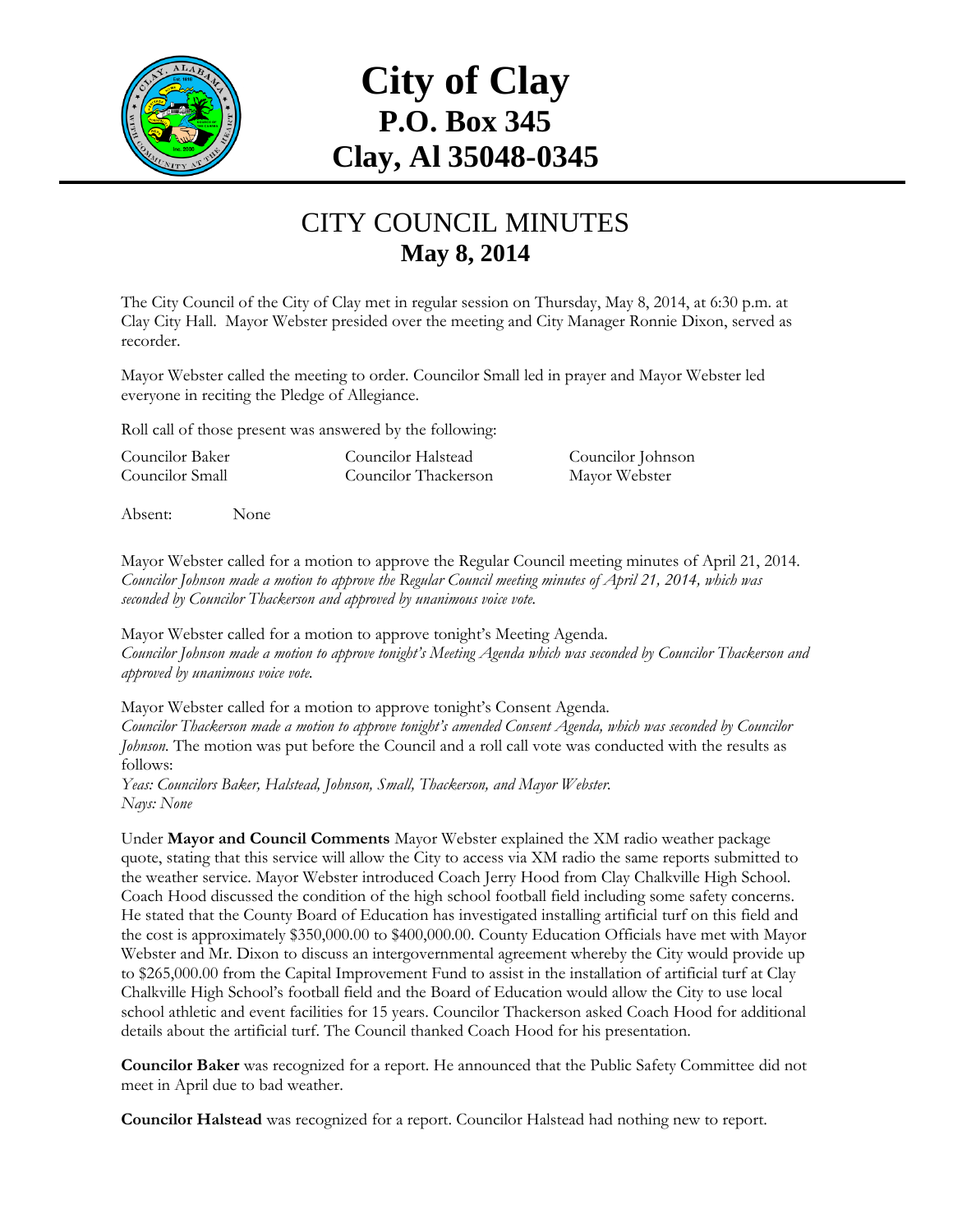

## **CITY OF CLAY CITY COUNCIL MINUTES May 8, 2014**

**Councilor Johnson** was recognized for a report. She provided information on the Seniors Center Mothers' Day party.

**Councilor Small** was recognized for a report. He discussed the paving on Old Springville Road and thanked Public Works Superintendent Josh Isbell for his work.

**Councilor Thackerson** was recognized for a report**.** He also thanked Mr. Isbell for his work cleaning Cosby Lake. He also announced a two mile fun walk at Cosby Lake on June 7 at 8:00 am which will benefit Camp Smile-A-Mile. Councilor Thackerson reported that the architects continue working on the Master Plans for Cosby Lake and Bryant Parks.

Under **Reading of Petitions, Applications, Complaints, Appeals, Communications, etc.,** Mayor Webster announced that there were none.

Under the **City Manager's Report**, City Manager Ronnie Dixon reported that the City has given \$17,349.50 to Clay Elementary, Clay Chalkville Middle School, and Clay Chalkville High School per Ordinance 2013-20. He prefaced the account balances with informing the Council that the County has not billed the City for the Old Springville Road repaving project.

Mr. Dixon reported the account balances in the General Fund  $= $361,601.13$ ; Senior Citizens Fund  $=$  $$3,182.36$ ; Library Fund =  $$3,690.39$ ; Contractors Bond =  $$168,721.92$ ; Capital Improvement Fund = \$341,034.22; 4 & 5 Cent Gasoline Fund = \$213,775.78; 7 Cent Gasoline Fund = \$227,527.23; Road Project Fund = \$175,000.00; Contingency Fund = \$175,000.00; BBT Fund= \$12,500.00; Ballpark Revenue YTD= \$52,871.87; and Ballpark Expense YTD= -\$47,895.69.

Under **Resolutions, Ordinances, Orders and Other Business** Mayor Webster called for a motion to enter into Unanimous Consent.

*Councilor Small made a motion to suspend the regular rules of order and enter into Unanimous Consent, which was seconded by Councilor Thackerson.* The motion was put before the Council and a roll call vote was conducted with the results as follows:

*Yeas: Councilors Baker, Halstead, Johnson, Small, Thackerson, and Mayor Webster. Nays: None*

Mayor Webster introduced Resolution 2014-08, A Resolution Authorizing the Mayor to Enter Into a Facilities Use Agreement with Jefferson County Board of Education, which was read by City Manager Ronnie Dixon.

*Councilor Small made a motion to approve Resolution 2014-08, which was seconded by Councilor Baker.* The motion was put before the Council and a roll call vote was conducted with the results as follows: *Yeas: Councilors Baker, Halstead, Johnson, Small, Thackerson, and Mayor Webster. Nays: None*

Mayor Webster introduced Resolution 2014-09, A Resolution to Approve the Park Committee Rules, which was read by City Manager Ronnie Dixon.

*Councilor Thackerson made a motion to approve Resolution 2014-09, which was seconded by Councilor Johnson.* The motion was put before the Council and a roll call vote was conducted with the results as follows: